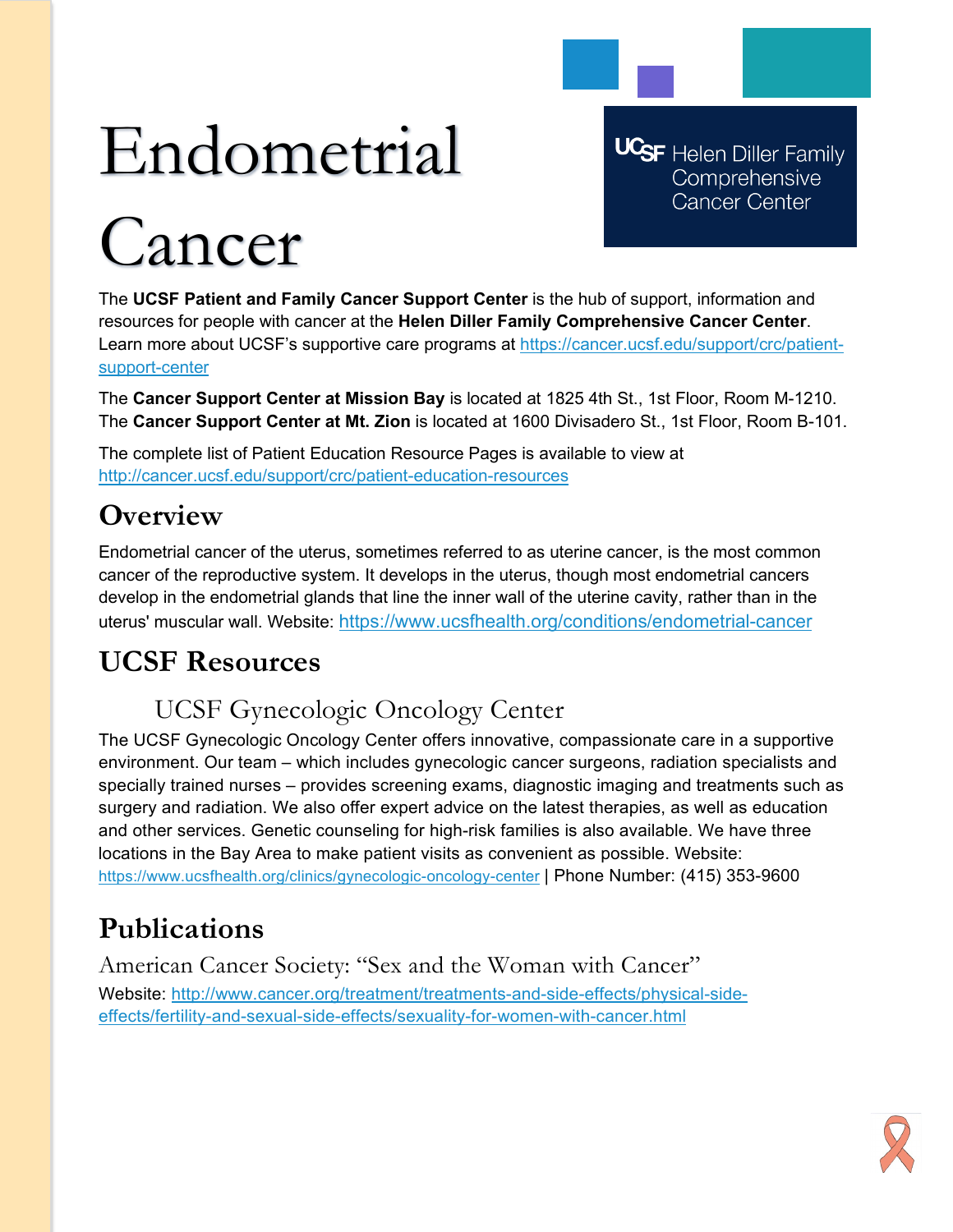## **Organizations**

## American Cancer Society (ACS) – Endometrial Cancer

At the American Cancer Society, we're on a mission to free the world from cancer. Until we do, we'll be funding and conducting research, sharing expert information, supporting patients, and spreading the word about prevention. All so you can live longer — and better.

Website: <https://www.cancer.org/cancer/endometrial-cancer.html> | Phone Number: 800.227.2345

## Bay Area Cancer Connections

BACC helps people with breast and ovarian cancers. Services include a helpline, buddy programs, pro-bono counseling, a wig boutique, information and support groups. Located in Palo Alto, but services are available to anyone. All services are free.

Website:<https://www.bayareacancer.org/> | Phone Number: 650-326-6686

## Cancer Support Community – Endometrial Cancer

As the largest professionally led nonprofit network of cancer support worldwide, the Cancer Support Community is dedicated to ensuring that all people impacted by cancer are empowered by knowledge, strengthened by action, and sustained by community. Website: <https://www.cancersupportcommunity.org/endometrial-cancer> | Phone Number:

888-793-9355

#### Foundation for Women's Cancer

Provides comprehensive educational materials about all gynecologic cancers. Also has much information about coping, caregiving, supportive care, clinical trials and more Website:<http://www.foundationforwomenscancer.org/> | Phone Number: 312-578-1439

Medline Plus: Trusted Health Information for You – Endometrial Cancer

MedlinePlus is a service of the National Library of Medicine (NLM), the world's largest medical library, which is part of the National Institutes of Health (NIH). Website: <https://medlineplus.gov/ency/article/000910.htm>

### National Cancer Institute – Endometrial Cancer

Website: <https://www.cancer.gov/types/uterine/patient/endometrial-screening-pdq>

National Comprehensive Cancer Network: "NCCN Guidelines for Patients: Ovarian Cancer". Website:<http://www.nccn.org/patients/guidelines/ovarian/index.html>